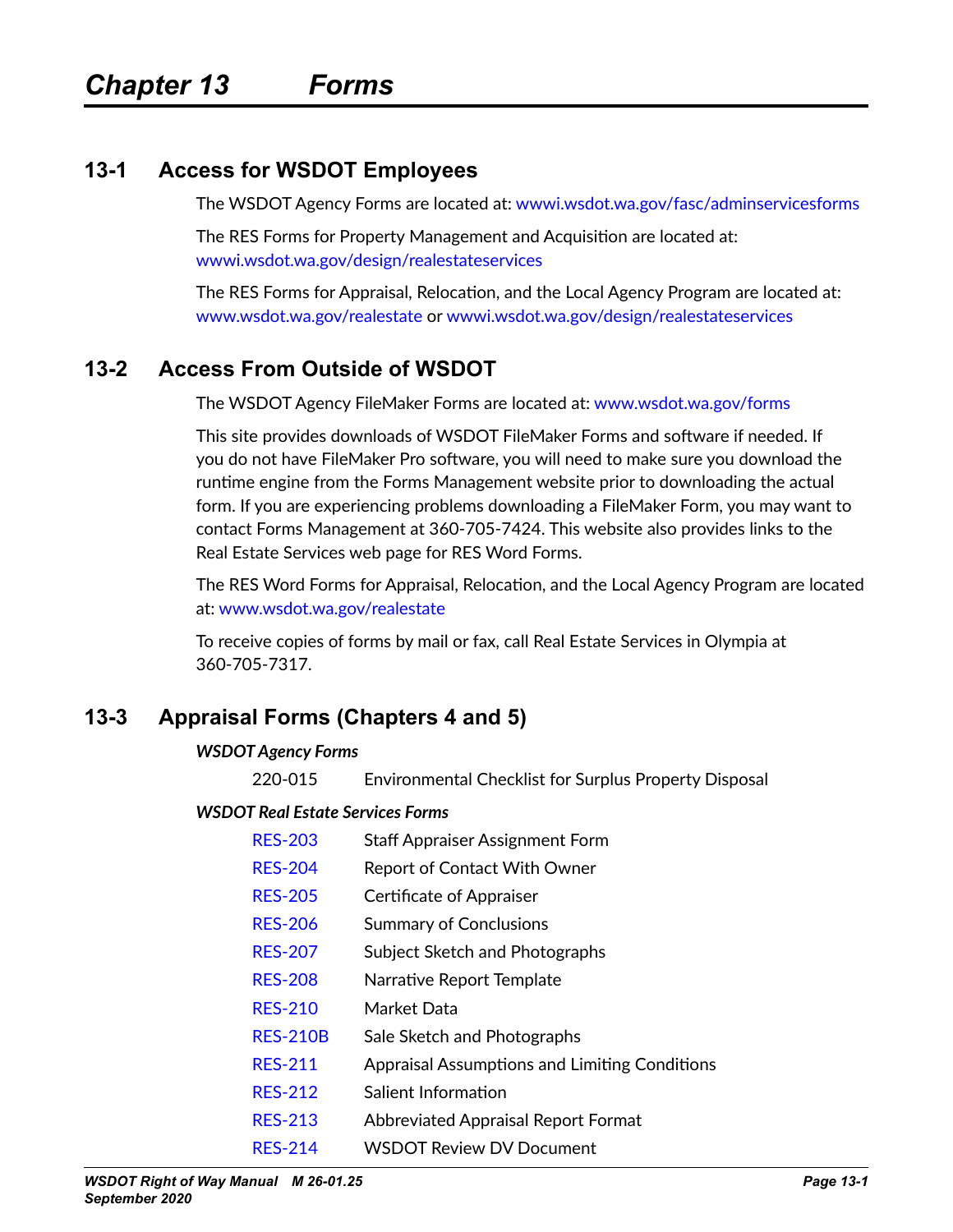- [RES-214A](http://www.wsdot.wa.gov/RealEstate/forms/Appraisal/default.htm) Fee Review DV Document for WSDOT
- [RES-214B](http://www.wsdot.wa.gov/RealEstate/forms/Appraisal/default.htm) Local Agency Certification of Value
- [RES-215](http://www.wsdot.wa.gov/RealEstate/forms/Appraisal/default.htm) PFE Parcel Work Sheet
- [RES-216](http://www.wsdot.wa.gov/RealEstate/forms/Appraisal/default.htm) Administrative Offer Summary
- [RES-217](http://www.wsdot.wa.gov/RealEstate/forms/Appraisal/default.htm) Residential Realty/Personalty Report
- [RES-218](http://www.wsdot.wa.gov/RealEstate/forms/Appraisal/default.htm) Commercial or Industrial Realty/Personalty Report
- [RES-219](http://www.wsdot.wa.gov/RealEstate/forms/Appraisal/default.htm) WSDOT Surplus Appraisal
- [RES-220](http://www.wsdot.wa.gov/RealEstate/forms/Appraisal/default.htm) Mobile Home Work Sheet Personal Property

## **13-4 Acquisition Forms (Chapters 6, 8, and 9)**

### *WSDOT Agency Forms*

| 120-020 | <b>Work Order Authorization</b> |
|---------|---------------------------------|
| 130-005 | Agreement Edit Information      |
| 134-139 | <b>Invoice Voucher</b>          |
| 220-025 | Damage Claim Evaluation         |

### *WSDOT Real Estate Services Forms*

| <b>RES-300</b> | <b>Cover Sheet</b>                               |
|----------------|--------------------------------------------------|
| <b>RES-301</b> | Diary                                            |
| <b>RES-302</b> | <b>Warranty Deed</b>                             |
| <b>RES-303</b> | <b>Special Warranty Deed</b>                     |
| <b>RES-305</b> | <b>Warranty Deed (Access Rights Only)</b>        |
| <b>RES-306</b> | Quitclaim Deed                                   |
| <b>RES-307</b> | Quitclaim Deed (Access Rights Only)              |
| <b>RES-308</b> | Partial Release of Mortgage                      |
| <b>RES-309</b> | Partial Release of Mortgage (Access Rights Only) |
| <b>RES-310</b> | Request for Partial Reconveyance                 |
| <b>RES-311</b> | Partial Reconveyance                             |
| <b>RES-312</b> | <b>Partial Release of Lease</b>                  |
| <b>RES-313</b> | Release of Lease                                 |
| <b>RES-314</b> | Subordination Agreement for Utilities            |
| <b>RES-315</b> | <b>Release of Damages</b>                        |
| <b>RES-316</b> | Partial Release of Judgment                      |
| <b>RES-317</b> | Possession and Use Agreement                     |
| <b>RES-318</b> | <b>Compensation Agreement for Condemnation</b>   |
| <b>RES-319</b> | <b>Stop Condemnation Request</b>                 |
| <b>RES-320</b> | <b>Condemnation Transmittal</b>                  |
| <b>RES-321</b> | Real Property Voucher (Excel)                    |

[RES-322](http://wwwi.wsdot.wa.gov/Design/RealEstateServices/AcquisitionForms.htm) Exchange Agreement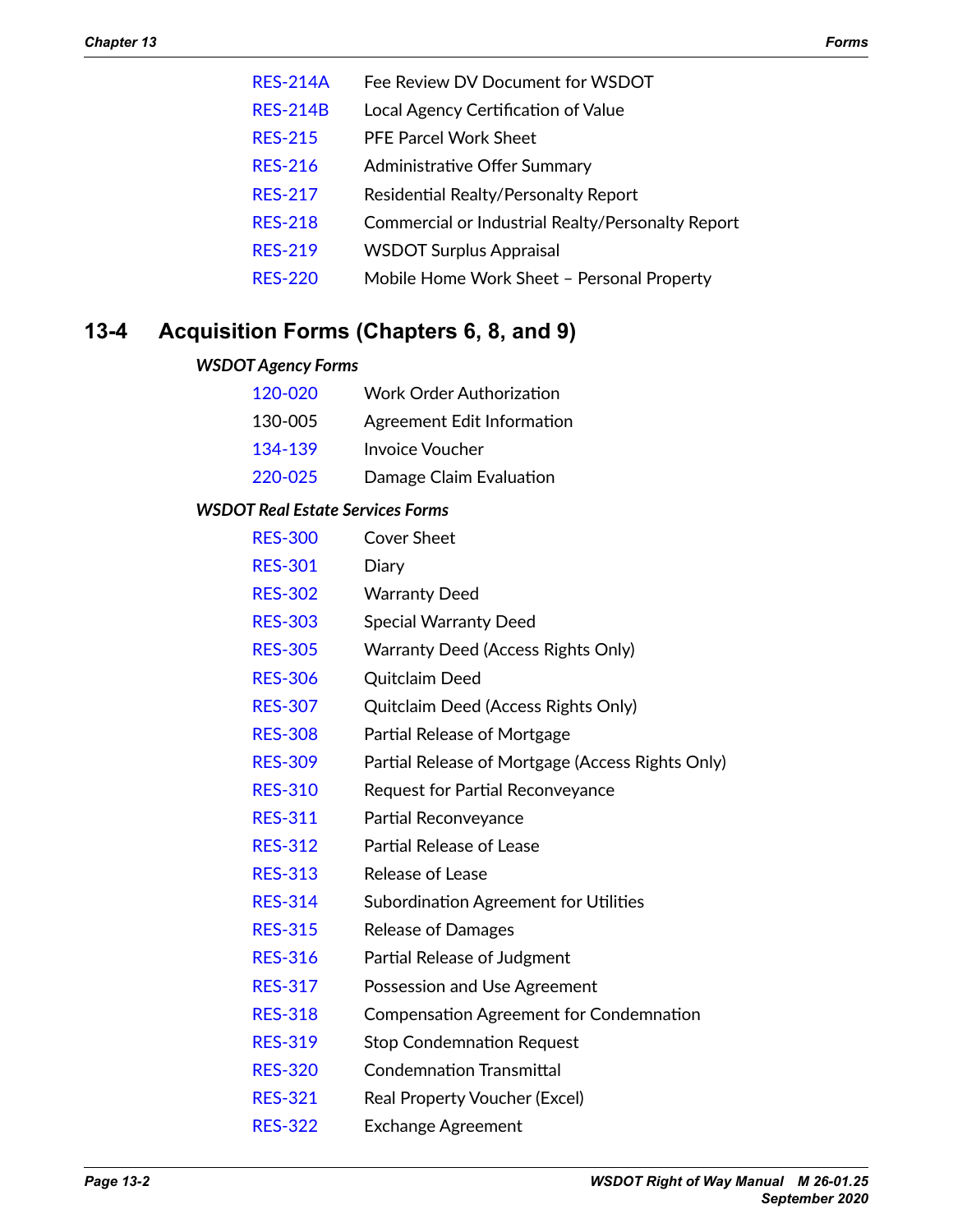| <b>RES-323</b> | Consent to Change of Grade                 |
|----------------|--------------------------------------------|
| <b>RES-324</b> | Easement                                   |
| <b>RES-325</b> | <b>Temporary Easement</b>                  |
| <b>RES-326</b> | Permit                                     |
| <b>RES-327</b> | Option to Purchase Quarry/Pit              |
| <b>RES-328</b> | <b>Option to Purchase Lands</b>            |
| <b>RES-329</b> | Lease                                      |
| <b>RES-330</b> | <b>Bill of Sale</b>                        |
| <b>RES-331</b> | Memorandum of Lease                        |
| <b>RES-332</b> | Notice of Lien                             |
| <b>RES-333</b> | <b>Request to Accept Encumbrance</b>       |
| <b>RES-334</b> | <b>Tax Set Over Letter</b>                 |
| <b>RES-335</b> | <b>Fixtures and Improvements Agreement</b> |
| <b>RES-336</b> | Memo for Excess Lands                      |
| <b>RES-337</b> | <b>Escrow Agreement</b>                    |
| <b>RES-338</b> | <b>Water System Agreement</b>              |
| <b>RES-339</b> | <b>Water System Connection Agreement</b>   |
| <b>RES-340</b> | Septic System Agreement                    |
| <b>RES-341</b> | Septic System Connection Agreement         |
| <b>RES-342</b> | Lease for Quarry/Pit                       |
| <b>RES-343</b> | <b>Agreement Not to Rent</b>               |
| <b>RES-344</b> | <b>Construction Memo</b>                   |
| <b>RES-345</b> | Release and Transfer of Jurisdiction       |
| <b>RES-346</b> | Mobile Home Bill of Sale                   |
| <b>RES-347</b> | <b>Acquisition and Title File Contents</b> |
| <b>RES-348</b> | <b>Emergency Permit and Right of Entry</b> |
| <b>RES-349</b> | Mobile Home Offer Letter                   |
| <b>RES-350</b> | <b>Offer Letter</b>                        |
| <b>RES-351</b> | <b>Revised Offer Letter</b>                |
| <b>RES-352</b> | Landlord/Tenant Form                       |
| <b>RES-353</b> | <b>Right of Way Parcel Transmittal</b>     |
| <b>RES-354</b> | <b>Special Handling Memo</b>               |
| <b>RES-355</b> | Quitclaim Deed (Release Easement)          |
| <b>RES-356</b> | Quitclaim Deed (Access Use for Easement)   |
| <b>RES-357</b> | <b>EFT Escrow Cover Letter</b>             |
| <b>RES-358</b> | <b>OFM Escrow Cover Letter</b>             |
| <b>RES-359</b> | <b>WSDOT Escrow Cover Letter</b>           |
|                |                                            |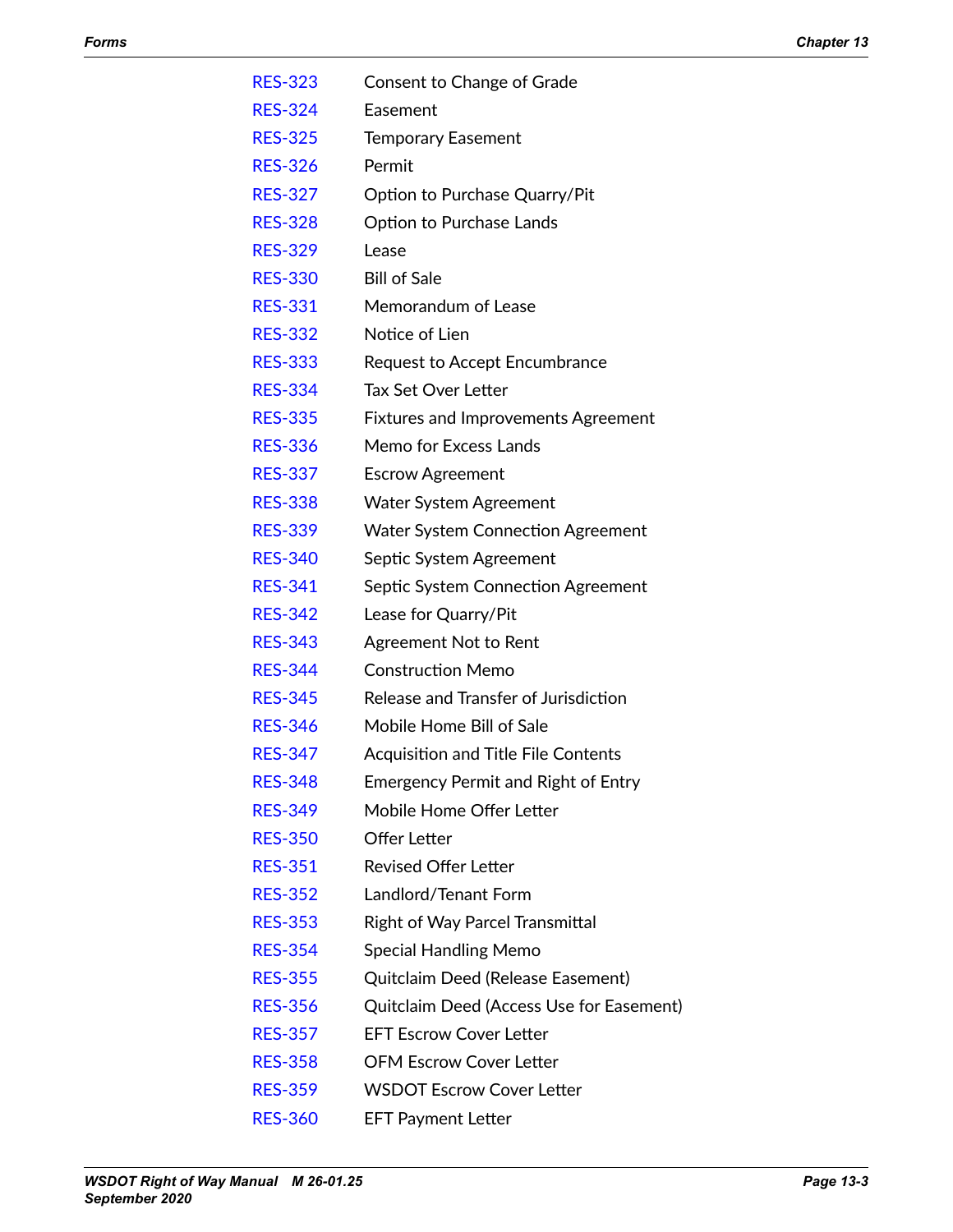| <b>RES-361</b> | <b>OFM Payment Letter</b>                               |
|----------------|---------------------------------------------------------|
| <b>RES-362</b> | <b>WSDOT Payment Letter</b>                             |
| <b>RES-363</b> | <b>Title Search Checklist</b>                           |
| <b>RES-364</b> | WSDOT Welcome & Appraisal Letter                        |
| <b>RES-365</b> | <b>Individual Notary</b>                                |
| <b>RES-366</b> | <b>Corporate Notary</b>                                 |
| <b>RES-367</b> | <b>Attorney In Fact Notary</b>                          |
| <b>RES-368</b> | Self and Attorney In Fact Notary                        |
| <b>RES-369</b> | Guardian, Executor, Administrator Notary                |
| <b>RES-370</b> | Mayor City Commissioners Notary                         |
| <b>RES-371</b> | <b>County Commissioners Notary</b>                      |
| <b>RES-372</b> | <b>School District Notary</b>                           |
| <b>RES-373</b> | Signature By Mark Notary                                |
| <b>RES-374</b> | Partnership Notary                                      |
| <b>RES-375</b> | <b>Trustee Notary</b>                                   |
| <b>RES-376</b> | <b>Limited Liability Company Notary</b>                 |
| <b>RES-377</b> | <b>RES Notary</b>                                       |
| <b>RES-378</b> | Administrative Settlement Memo                          |
| <b>RES-380</b> | Certification - Region Checklist                        |
| <b>RES-381</b> | RW Manual Miscellaneous Clauses Chapter 9               |
| <b>RES-382</b> | <b>Relocation Eligibility Report</b>                    |
| <b>RES-383</b> | No Right of Way Certificate                             |
| <b>RES-384</b> | Certificate 1, No Relocation                            |
| <b>RES-385</b> | Certificate 1, Residential Relocation                   |
| <b>RES-386</b> | Certificate 1, Non-Residential Relocation               |
| <b>RES-387</b> | Certificate 1, Combination of Relocation Types          |
| <b>RES-388</b> | Certificate 2, No Relocation                            |
| <b>RES-389</b> | Certificate 2, Residential Relocation                   |
| <b>RES-390</b> | Certificate 2, Non-Residential Relocation               |
| <b>RES-391</b> | Certificate 2, Combination of Relocation Types          |
| <b>RES-392</b> | Certificate 3, No Relocation                            |
| <b>RES-393</b> | Certificate 3, Residential Relocation                   |
| <b>RES-394</b> | Certificate 3, Non-Residential Relocation               |
| <b>RES-395</b> | Certificate 3, Combination of Relocation Types          |
| <b>RES-396</b> | Certificate 3, Design Build Phased - Under Construction |
| <b>RES-397</b> | <b>Certification Worksheet</b>                          |
| <b>RES-398</b> | Certification Worksheet - Design Build                  |
| <b>RES-399</b> | <b>WSDOT Certification Concurrence Letter</b>           |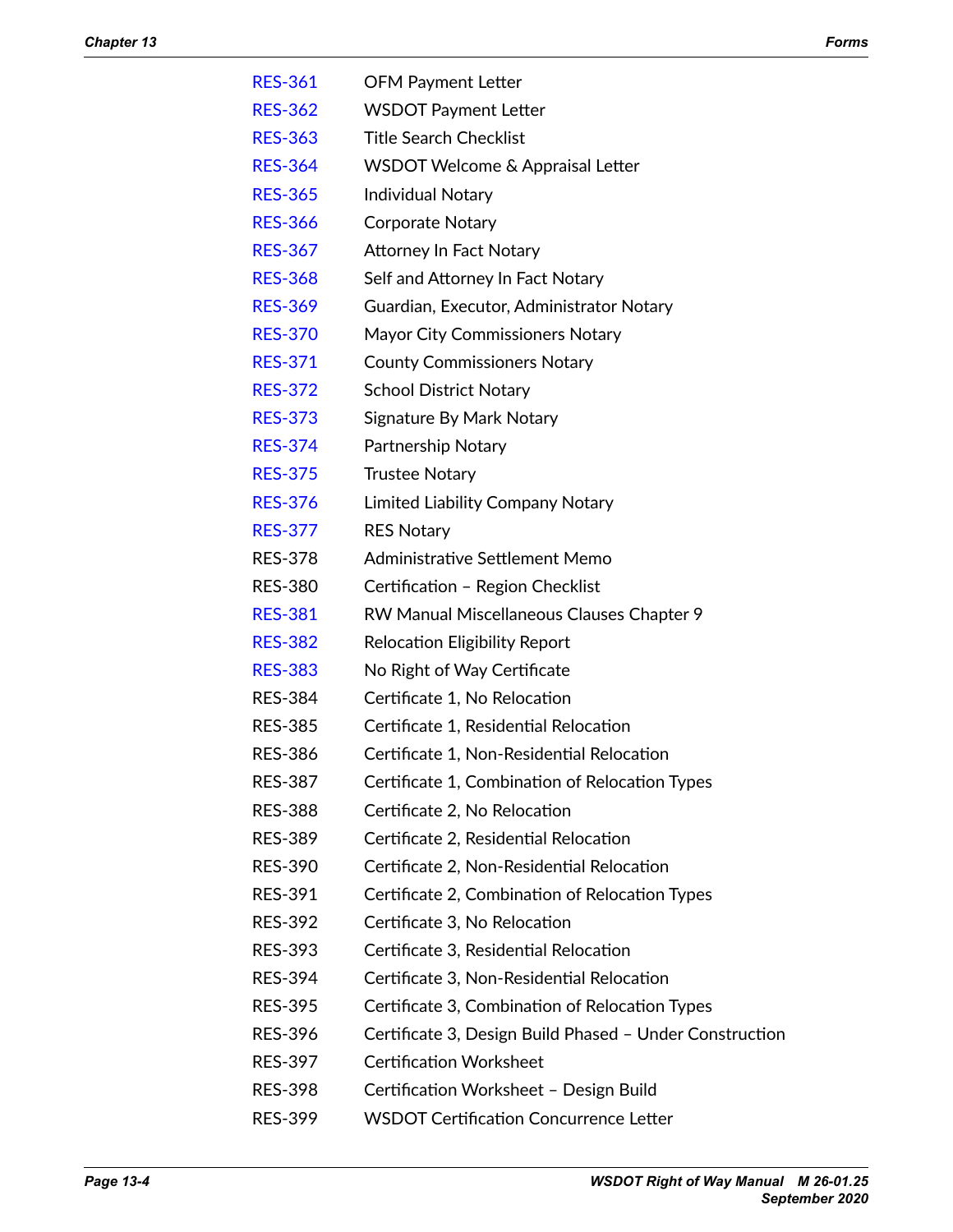# **13-5 Property Management Forms (Chapter 11)**

| <b>WSDOT Agency Forms</b> |  |
|---------------------------|--|
|---------------------------|--|

| 130-005                                 | Agreement Edit Information                                                                                 |
|-----------------------------------------|------------------------------------------------------------------------------------------------------------|
| 220-015                                 | Environmental Checklist for Surplus Property Disposals                                                     |
| 224-011                                 | Reimbursable Agreement: RES Review and Approval of Personal<br><b>Wireless Services Facilities</b>         |
| 224-031                                 | Reimbursable Agreement: RES Review and Approval of Personal<br><b>Wireless Services Facilities</b>         |
| 260-051                                 | Bid for Purchase of Surplus Real Estate                                                                    |
| 261-005                                 | <b>Surplus Property Report</b>                                                                             |
| 263-003                                 | Salvage Appraisal Report                                                                                   |
| 263-004                                 | Assignment of Lease                                                                                        |
| 263-006                                 | <b>Application for Deferred Payments</b>                                                                   |
| 263-007                                 | Property Inspection and Status Report                                                                      |
| 263-008                                 | Residential Property Inspection                                                                            |
| 263-009                                 | <b>Rental Agreement Transmittal</b>                                                                        |
| 263-010                                 | <b>Right of Way Property Acquisition Procedures</b>                                                        |
| 263-016                                 | Memorandum of Lease Benefiting Appurtenant Property                                                        |
| 263-017                                 | Memorandum of Lease                                                                                        |
| 263-018                                 | Memorandum of Lease Termination                                                                            |
| 263-023                                 | Personal Property Sale and Removal Agreement                                                               |
| 263-024                                 | Waiver of Abutter's Rights                                                                                 |
| 265-001                                 | Disclosure of Information on Lead-Based Paint and Lead Based<br>Paint Hazards - Sales of Pre 1978 Housing  |
| 265-002                                 | Disclosure of Information on Lead-Based Paint and Lead Based<br>Paint Hazards - Rental of Pre 1978 Housing |
| 410-100                                 | Purchaser Certification for Export Restricted Timber                                                       |
| <b>WSDOT Real Estate Services Forms</b> |                                                                                                            |
| <b>RES-401</b>                          | Request for Title Check and Legal Description                                                              |
| <b>RES-402</b>                          | Waiver of Abutter's Rights                                                                                 |
| <b>RES-403</b>                          | <b>Bill of Sale</b>                                                                                        |
| <b>RES-404</b>                          | Employee Request - Permission to Bid on Surplus Real Estate                                                |
| <b>RES-405</b>                          | Contract Insurance Requirements Information                                                                |
| <b>RES-406</b>                          | Surplus Real Estate Purchase Form                                                                          |
| <b>RES-407</b>                          | Disposal Memorandum                                                                                        |
| <b>RES-408</b>                          | Estimate of Value for Parcel under \$10,000.00 (under development)                                         |

- RES-409 Option Agreement
- RES-410 Real Property Purchase and Sale Agreement
- RES-411 Quitclaim Deed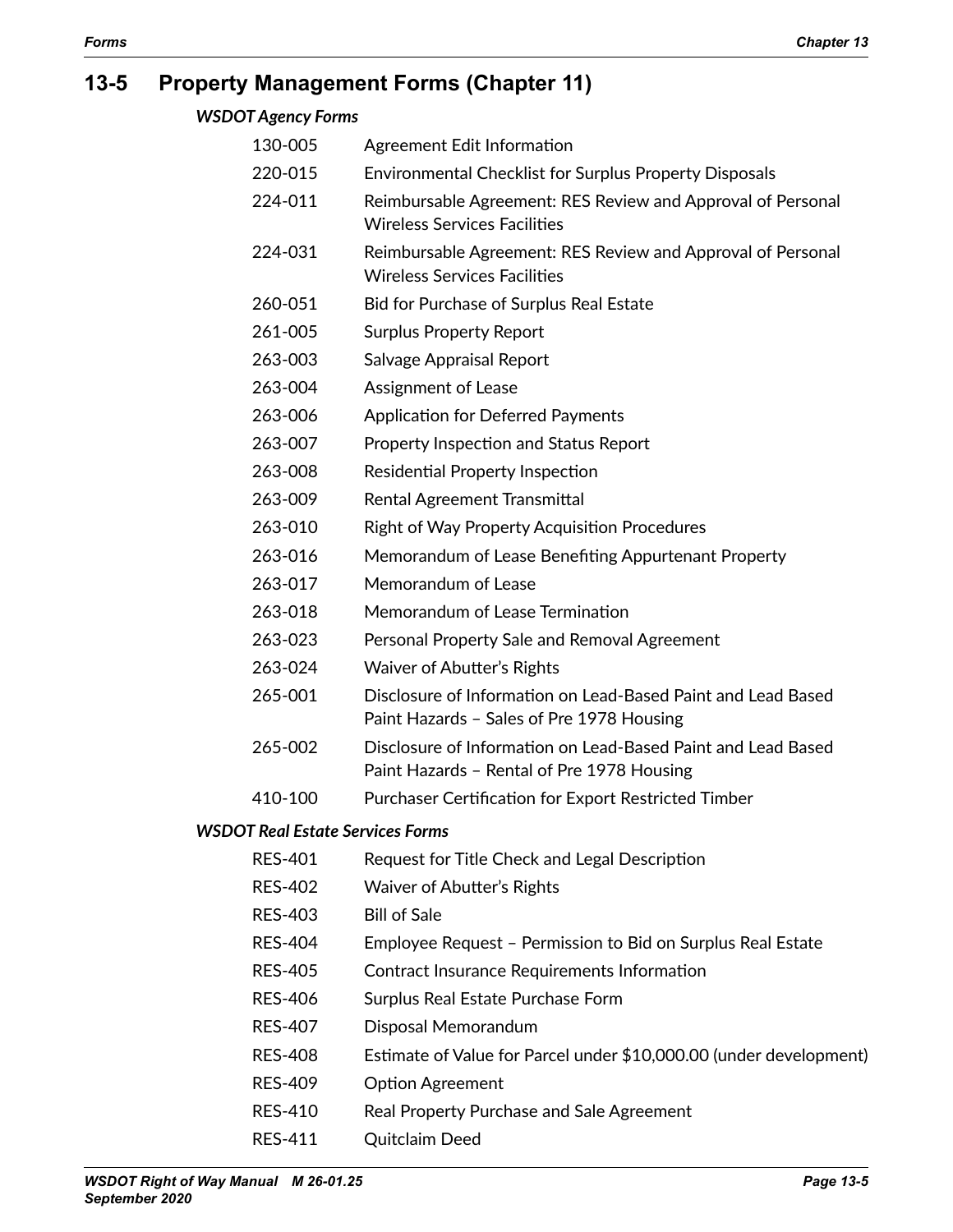| <b>RES-412</b>  | <b>Quitclaim Fulfillment Deed</b>                                                      |
|-----------------|----------------------------------------------------------------------------------------|
| <b>RES-413</b>  | <b>Easement Deed</b>                                                                   |
| <b>RES-414</b>  | <b>Real Estate Contract</b>                                                            |
| <b>RES-415</b>  | Residential Displacee Lease                                                            |
| <b>RES-416</b>  | <b>Commercial Displacee Lease</b>                                                      |
| <b>RES-417</b>  | Single Family Residential Lease                                                        |
| <b>RES-418</b>  | <b>Ground Lease</b>                                                                    |
| <b>RES-419</b>  | <b>Trail Lease</b>                                                                     |
| <b>RES-420</b>  | <b>Standard Airspace Lease</b>                                                         |
| <b>RES-421</b>  | <b>Wireless Communication Site Lease</b><br>(Covers Attachments to WSDOT Structures)   |
| <b>RES-422</b>  | <b>Wireless Communication Site Lease</b><br>(Excludes Attachments to WSDOT Structures) |
| <b>RES-423</b>  | Wireless Communication Lease - Approval of Sublease<br>to (Subtenant)                  |
| <b>RES-424</b>  | Airspace Lease for Communication Facilities<br>(Ground Rental Only)                    |
| <b>RES-425</b>  | Airspace Lease for Access to Communication Facility                                    |
| <b>RES-426</b>  | Assignment Assumption of Lease                                                         |
| <b>RES-427</b>  | Notice to Vacate                                                                       |
| <b>RES-428</b>  | Cooperative Agreement                                                                  |
| <b>RES-430</b>  | Memorandum of Lease                                                                    |
| <b>RES-431</b>  | Memorandum of Lease - Appurtenant                                                      |
| <b>RES-432</b>  | Wireless Lease for Utility Pole Attachment                                             |
| <b>RES-433</b>  | Event Lease                                                                            |
| <b>RES-434</b>  | Lease Amendment                                                                        |
| <b>RES-435</b>  | Personal Property Sale and Removal Agreement                                           |
| <b>RES-436</b>  | Real Estate Services Application/Single Family<br><b>Residential Supplement</b>        |
| <b>RES-437</b>  | <b>PM Lease Review Checklist</b>                                                       |
| <b>RES-438</b>  | Monitoring Well Agreement                                                              |
| <b>RES-439</b>  | <b>Right of Entry</b>                                                                  |
| <b>RES-440</b>  | <b>Tiedown Lease</b>                                                                   |
| <b>RES-441A</b> | Airspace Lease Short Form & Provisions                                                 |
| <b>RES-443</b>  | Surplus Appraisal Review Assignment Sheet                                              |
| <b>RES-444</b>  | Unimproved Residential Real Property Disclosure Statement                              |
| <b>RES-445</b>  | <b>Disposal Appraisal Assignment Sheet</b>                                             |
| <b>RES-446</b>  | <b>Disposal Appraisal Concurrence</b>                                                  |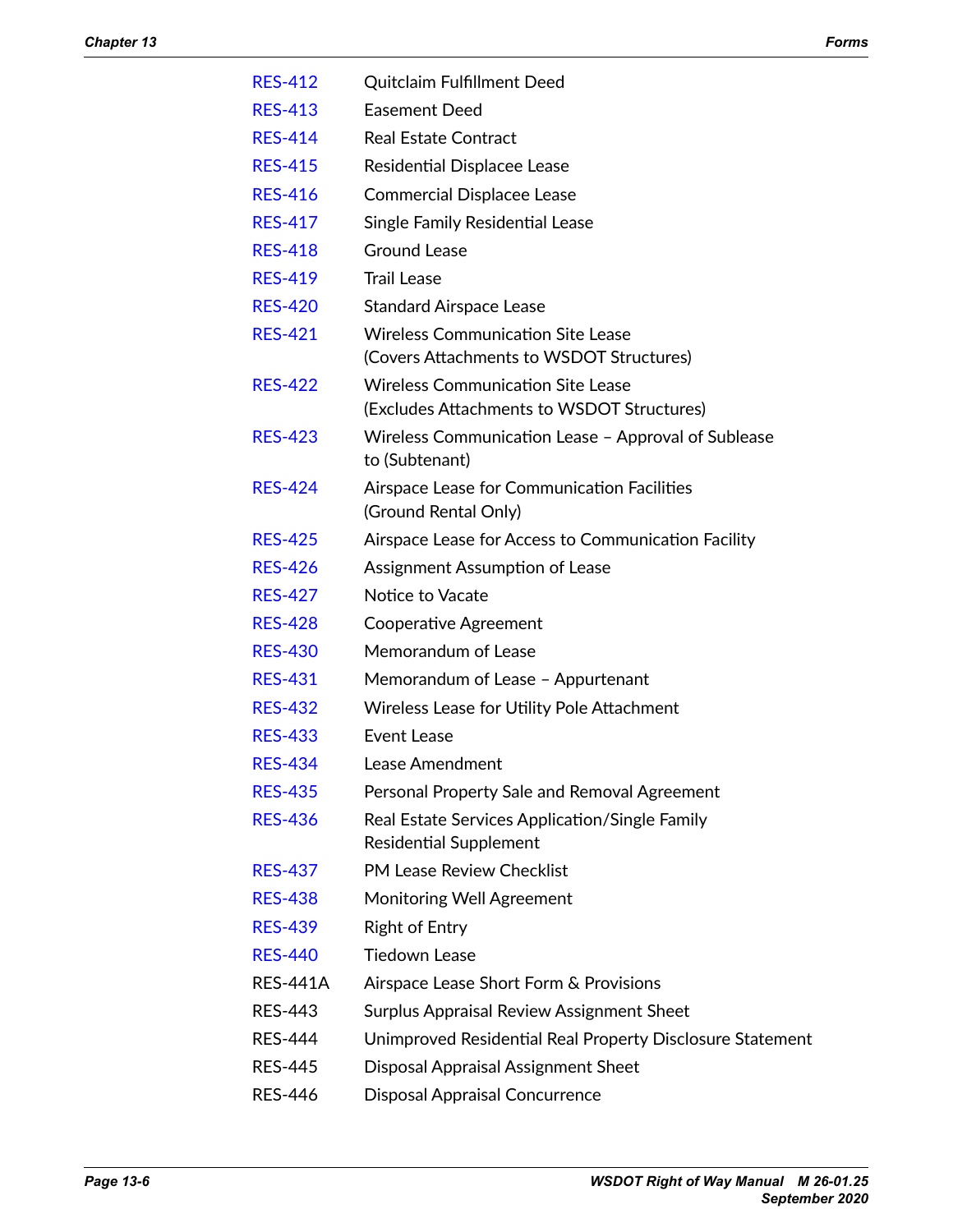# **13-6 Relocation Assistance Forms (Chapter 12)**

*WSDOT Real Estate Services Forms*

| <b>RES-501</b>  | General Notice of Relocation Rights (Non-Residential)                                                      |
|-----------------|------------------------------------------------------------------------------------------------------------|
| <b>RES-502</b>  | <b>General Notice of Relocation Rights (Landlord)</b>                                                      |
| <b>RES-503</b>  | General Notice of Relocation Rights (Personal Property)                                                    |
| <b>RES-504</b>  | <b>General Notice of Relocation Rights (Residential)</b>                                                   |
| <b>RES-505</b>  | Notice of Eligibility, Entitlements, and 90-Day Assurance (Non-<br>Residential)                            |
| <b>RES-506</b>  | Notice of Eligibility, Entitlements, and 90-Day Assurance (Non-<br><b>Residential Fixed Payment)</b>       |
| <b>RES-507</b>  | Notice of Eligibility, Entitlements, and 90-Day Assurance<br>(Residential Owner)                           |
| <b>RES-507a</b> | Notice of Revised Price Differential (Residential Owner)                                                   |
| <b>RES-507b</b> | Notice of Eligibility - Non DSS (Residential Owner)                                                        |
| <b>RES-507c</b> | Notice of Eligibility w/Carve Out Language (Residential Owner)                                             |
| <b>RES-508</b>  | Notice of Eligibility, Entitlements, and 90-Day Assurance<br>(Residential Tenant)                          |
| <b>RES-508a</b> | Notice of Eligibility - Non DSS (Residential Tenant)                                                       |
| <b>RES-509</b>  | Notice of Eligibility, Entitlements, and 90-Day Assurance (Landlord)                                       |
| <b>RES-510</b>  | Notice of Eligibility, Entitlements, and 90-Day Assurance (Personal<br>Property)                           |
| <b>RES-511a</b> | Notice of Eligibility, Entitlements, and 90-/Day Assurance (Mobile<br>Homes - Own Mobile Home, Rent Site)  |
| <b>RES-511b</b> | Notice of Eligibility, Entitlements, and 90-/Day Assurance (Mobile<br>Homes - Own Mobile Home, Own Site)   |
| <b>RES-511c</b> | Notice of Eligibility, Entitlements, and 90-/Day Assurance (Mobile<br>Homes - Rent Mobile Home, Rent Site) |
| <b>RES-512</b>  | Notice of Intent to Acquire                                                                                |
| <b>RES-513</b>  | Mortgage Interest Differential Payment (MIDP)                                                              |
| <b>RES-514</b>  | Incidental Purchase Expense Work Sheet                                                                     |
| <b>RES-515</b>  | Documentation of Living Expenses                                                                           |
| <b>RES-516</b>  | <b>Price Differential Entitlement Instructions</b>                                                         |
| <b>RES-516a</b> | Down Payment Assistance Entitlement Instructions                                                           |
| <b>RES-517</b>  | Vacate Inspection                                                                                          |
| <b>RES-518</b>  | Agreement for Provisional Replacement Housing Payment                                                      |
| <b>RES-519</b>  | Fixed Payment (In-Lieu) Work Sheet - Non-Residential                                                       |
| <b>RES-520</b>  | Request for Moving Bid cover letter                                                                        |
| <b>RES-521</b>  | Request for Proposal and Moving Specification format                                                       |
|                 |                                                                                                            |

[RES-522](http://www.wsdot.wa.gov/RealEstate/forms/Relocation/wsdot.htm) Replacement Site Search Log